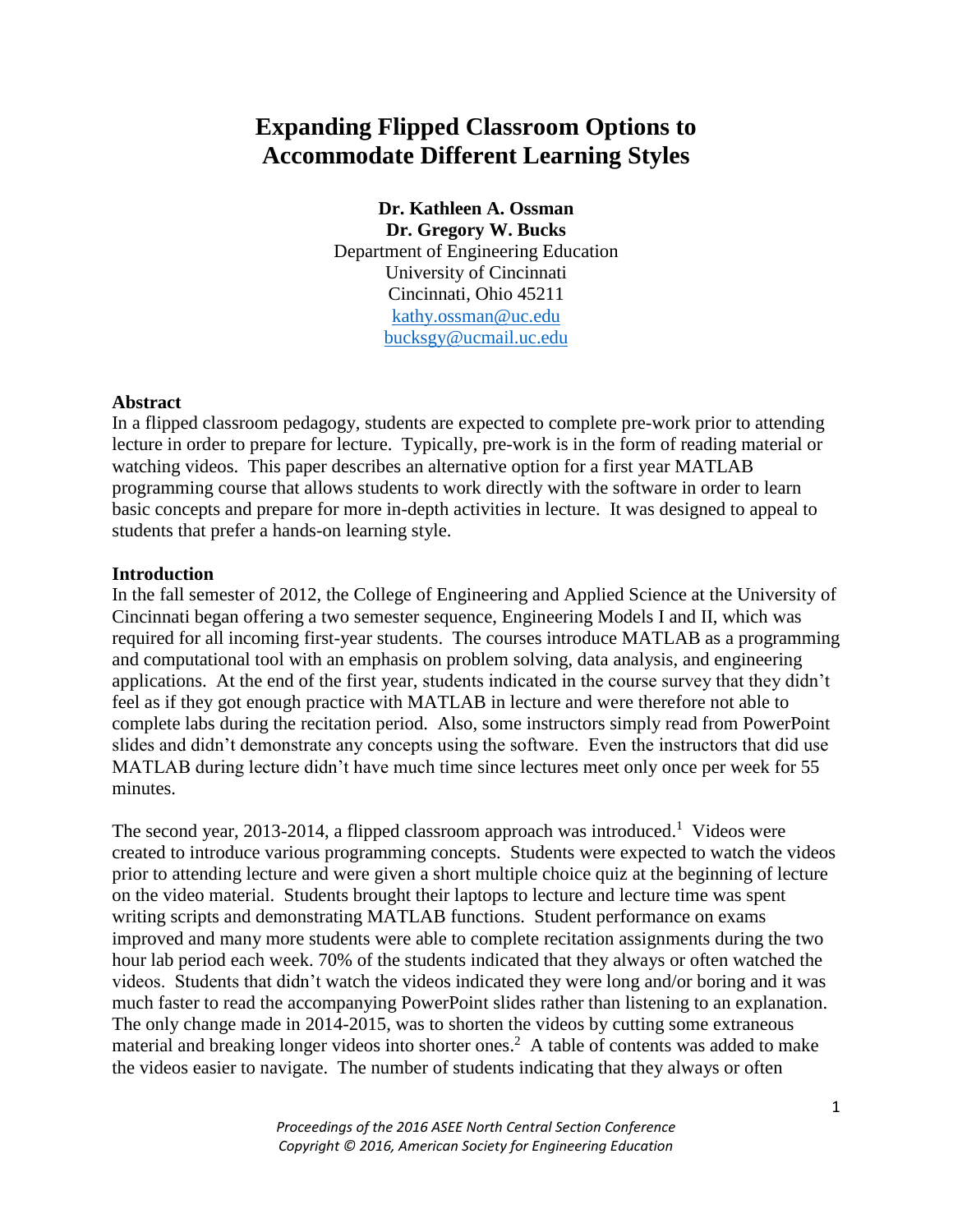watched the videos increased to 81%, but some students indicated in the course survey that listening to audio explanations was not at all helpful to them.

## **Engineering Models Practice System**

This past year, an alternative to the videos was offered to students called the Engineering Models Practice System (EMPS). The practice system is a MATLAB application GUI and is set up very similar to the software courses offered by Codeacademy.<sup>3</sup> It is designed to appeal to students that learn by doing rather than by listening. Students first read background information on a topic, look at sample code and try to predict results. Next, they are given a series of programming tasks to complete to test their comprehension.

In order to introduce students to the EMPS, all students downloaded and installed the EMPS during the first recitation section. Students completed a very simple 3-step exercise on naming variables and math operations so they would understand how to launch the app, how to load a data (.mat) file, how to navigate through the topics, and how to take the quiz at the end.

Each week for the rest of the semester, pre-work for lecture was posted on Blackboard. The prework folder typically had two options: watching video(s) or using the EMPS. During the course of the semester, there were a couple of topics, curve fitting and debugging, which only had a video option because they simply didn't work well within the context of the EMPS.

Figure 1 shows what the EMPS looks like when students launch the app. The first thing a student must do is click on the Load Lecture File button and browse for the data (.mat) file available for download from the Blackboard site. If students find an issue with the EMPS, they can click the Report a Problem button and send an e-mail.

The pushbutton on the top left is for instructors. The content for each lecture file is generated from a text file. Instructors create the content in the text file and use the EMPS to convert that text file into a data file, which can easily be uploaded and downloaded from Blackboard. Information on creating text files and generating a date file from the text file and any other added files such as images is provided.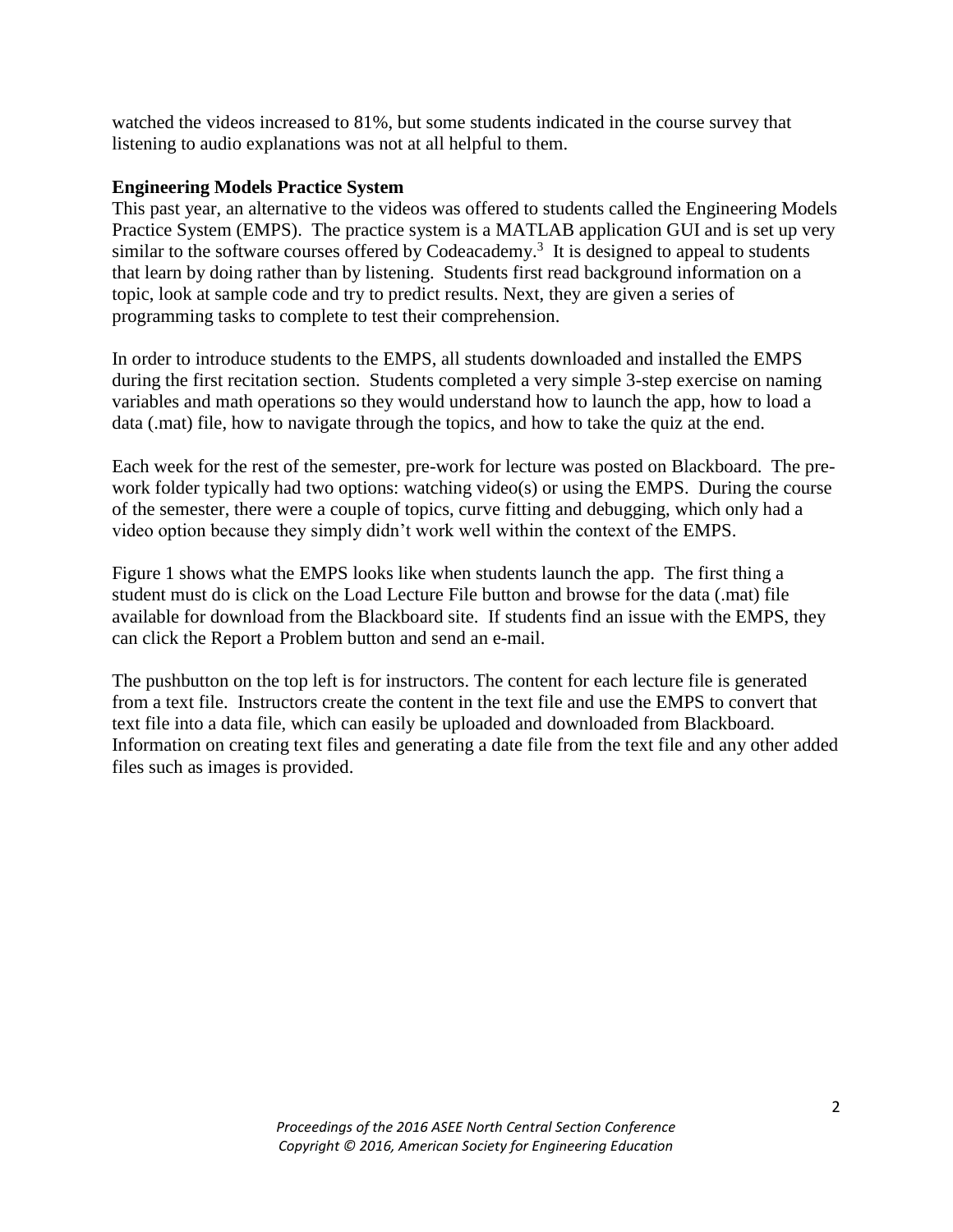

**Figure 1: Engineering Models Practice System when Launched**

One of the first topics covered in Engineering Models I is graphing. Figure 2 shows what Students see when they load the Graphing Lecture File. Students can click on a particular topic or exercise or simply push the Begin button to go through all of the topics.



**Figure 2: Engineering Models Practice System with Data File Loaded**

*Proceedings of the 2016 ASEE North Central Section Conference Copyright © 2016, American Society for Engineering Education*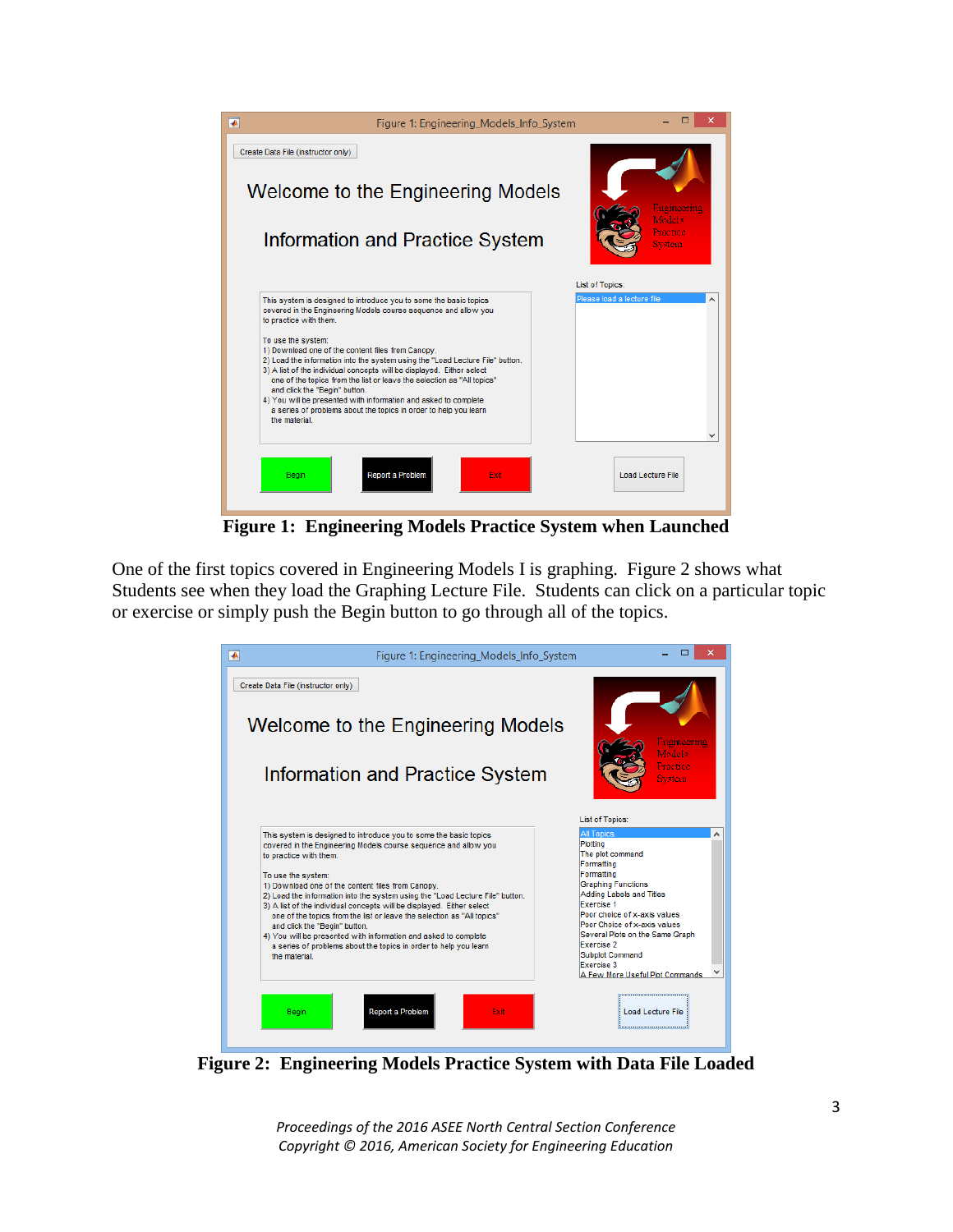Figure 3 shows one of the listed topics: Graphing Functions. The text box on the left provides background information on the topic for students to read. There is also a text box labeled Task. In this case the students are simply asked to look at the code and see if they think they understand what will happen. Once they feel they understand the code, students simply click the Check Answer button to see the results – in this case a plot of a polynomial. Numerical results would appear in the Result text box.

|                                                                                                                     | Figure 2: Coding_Tester                                                                                          |                                | - ol<br>$\mathbf{x}$  |
|---------------------------------------------------------------------------------------------------------------------|------------------------------------------------------------------------------------------------------------------|--------------------------------|-----------------------|
| <b>Current Topic:</b><br><b>Graphing Functions</b>                                                                  |                                                                                                                  |                                | Report a Problem      |
| Background Information:<br>Suppose you want to graph the polynomial function:<br>$y = t^3 - 6t^2 + 3t + 10$         | Task<br>Look at the code below and see if you understand each step. Then click on Check Answer to view the plot. |                                |                       |
| Step 1: Create a vector of t-values to go on the x-axis                                                             |                                                                                                                  |                                |                       |
| Step 2: Calculate the corresponding vector of y-values by<br>plugging into the function equation                    | Your Code:<br>1                                                                                                  | Result:                        |                       |
| Step 3: Use the plot command.                                                                                       | $2 - t = -2:0.01:7$<br>$3 - y = t$ . $3 - 6 + t$ . $2 + 3 + t + 10$ ; 4 What does the . ^ operator do?           | $\sim$                         |                       |
| You already know 3 different ways to create a vector in MATLAB:                                                     | $4 - \text{plot}(t, y)$<br>$5 -$                                                                                 |                                |                       |
| $\gg$ t = [-2 -1.5 -1 -0.5 0 0.5 1 1.5 2]<br>% Manually enter each value                                            |                                                                                                                  |                                |                       |
| $\gg t = -2:0.01:7$<br>% Vector of values starting at -2 and no greater than 7 spaced<br>apart by 0.01              |                                                                                                                  |                                |                       |
| $\gg t = 1$ inspace(-2,7,500)<br>% Vector of 500 equally spaced values starting at -2 and ending<br>at <sub>7</sub> |                                                                                                                  |                                |                       |
|                                                                                                                     |                                                                                                                  |                                |                       |
|                                                                                                                     |                                                                                                                  |                                |                       |
|                                                                                                                     |                                                                                                                  |                                |                       |
|                                                                                                                     |                                                                                                                  |                                |                       |
|                                                                                                                     |                                                                                                                  |                                |                       |
|                                                                                                                     |                                                                                                                  |                                |                       |
|                                                                                                                     |                                                                                                                  |                                |                       |
|                                                                                                                     |                                                                                                                  | <b>Back to Previous Topic:</b> |                       |
|                                                                                                                     | <b>Check Answer</b><br>Clear all                                                                                 | Formatting                     | Return to Topics List |

**Figure 3: A Topic – Graphing Functions**

Figure 4 shows one of the hands-on exercises for the graphing pre-work. Some code is provided but students are expected to add code to plot a simple polynomial. They are also asked to add a label to the x-axis. Adding labels and titles is on the list of topics and was covered prior to this exercise.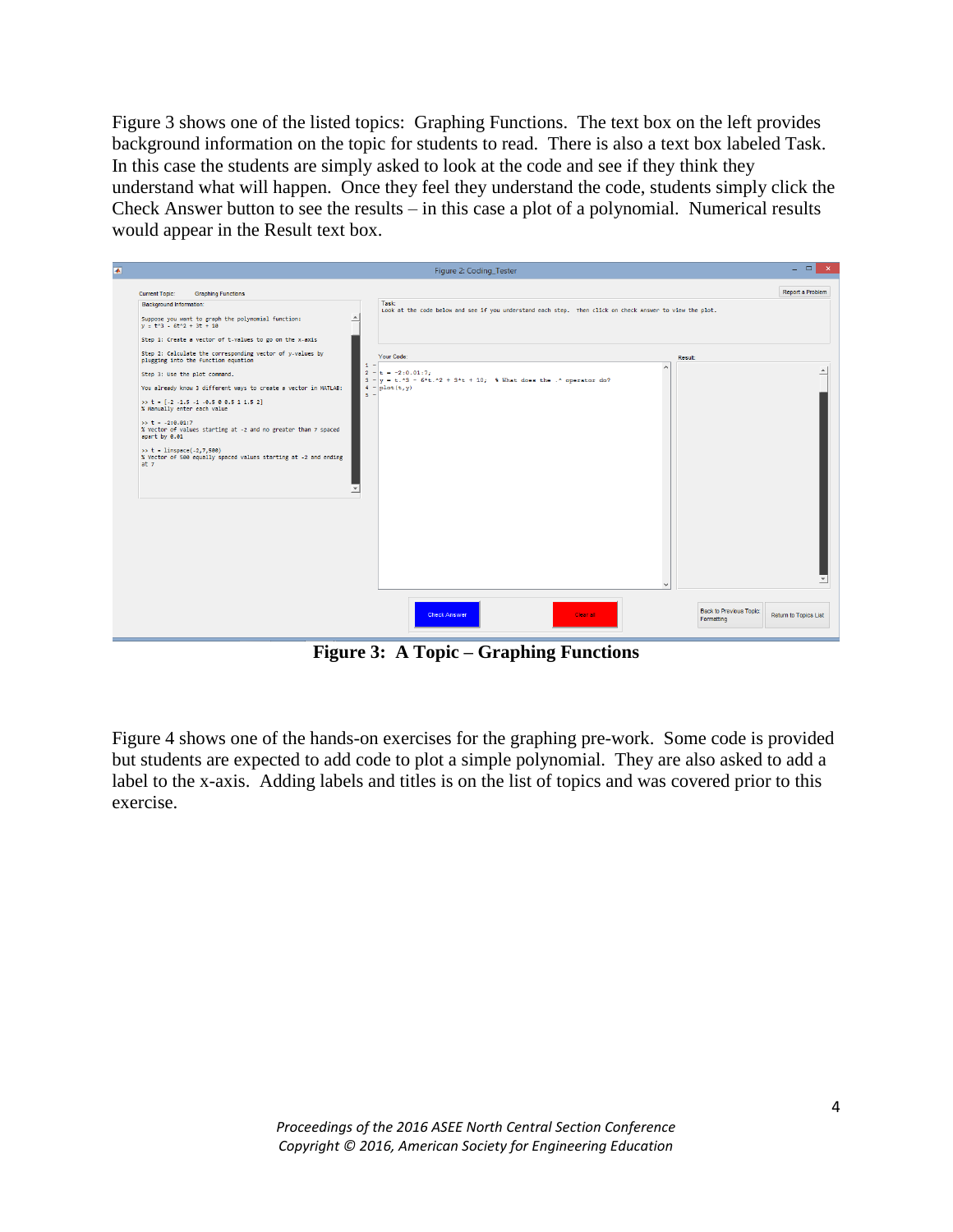| $\overline{\bullet}$                                                                                                                   | Figure 2: Coding_Tester                                                                                                                                                                                                              | $ -$<br>$\propto$                                                               |
|----------------------------------------------------------------------------------------------------------------------------------------|--------------------------------------------------------------------------------------------------------------------------------------------------------------------------------------------------------------------------------------|---------------------------------------------------------------------------------|
| <b>Current Topic:</b><br>Exercise 1<br>Background Information:                                                                         | Task:<br>Complete the code below to graph the function $y = t^2$ . Then add a label to the x-axis.<br>Your graph should look like the one shown below.                                                                               | Report a Problem<br>$\Delta$<br>$\mathbf{v}$                                    |
|                                                                                                                                        | Your Code:<br>$1 -$<br>$\wedge$<br>$2 - 5 = -4:0.001:4;$<br>$\mathbf{3}$<br>$4 - 8$ Calculate y-values:<br>$S - y = -y$<br>$6^{\circ}$<br>7 - 8 Add a Plot Statement:<br>$8 -$<br>$9 -$<br>10- % Add a label to the x-axis<br>$11 -$ | Result:<br>$\blacktriangle$                                                     |
| 20 <sub>2</sub><br>15<br>10<br>5<br>$\Omega$<br>$\mathbf{0}$<br>$\overline{2}$<br>$-2$<br>$\overline{4}$<br>$\mathcal{A}$<br>time (ms) | $\ddot{\phantom{1}}$<br><b>Check Answer</b><br>Clear all                                                                                                                                                                             | Back to Previous Topic:<br>Adding Labels and<br>Return to Topics List<br>Titles |

**Figure 4: Exercise 1 – Graph a Function**

Figure 5 shows what happens if students make the classic error of using  $y = t^2$  rather than the entry by entry operator  $y = t.^2$ . The same error message that would appear in the MATLAB command window shows up in the Result text box. If students leave out some required element such as the xlabel for this example, they get a message in the Result text box stating that all of the required elements were not included in their code.



**Figure 5: Displaying Errors or Output**

*Proceedings of the 2016 ASEE North Central Section Conference Copyright © 2016, American Society for Engineering Education*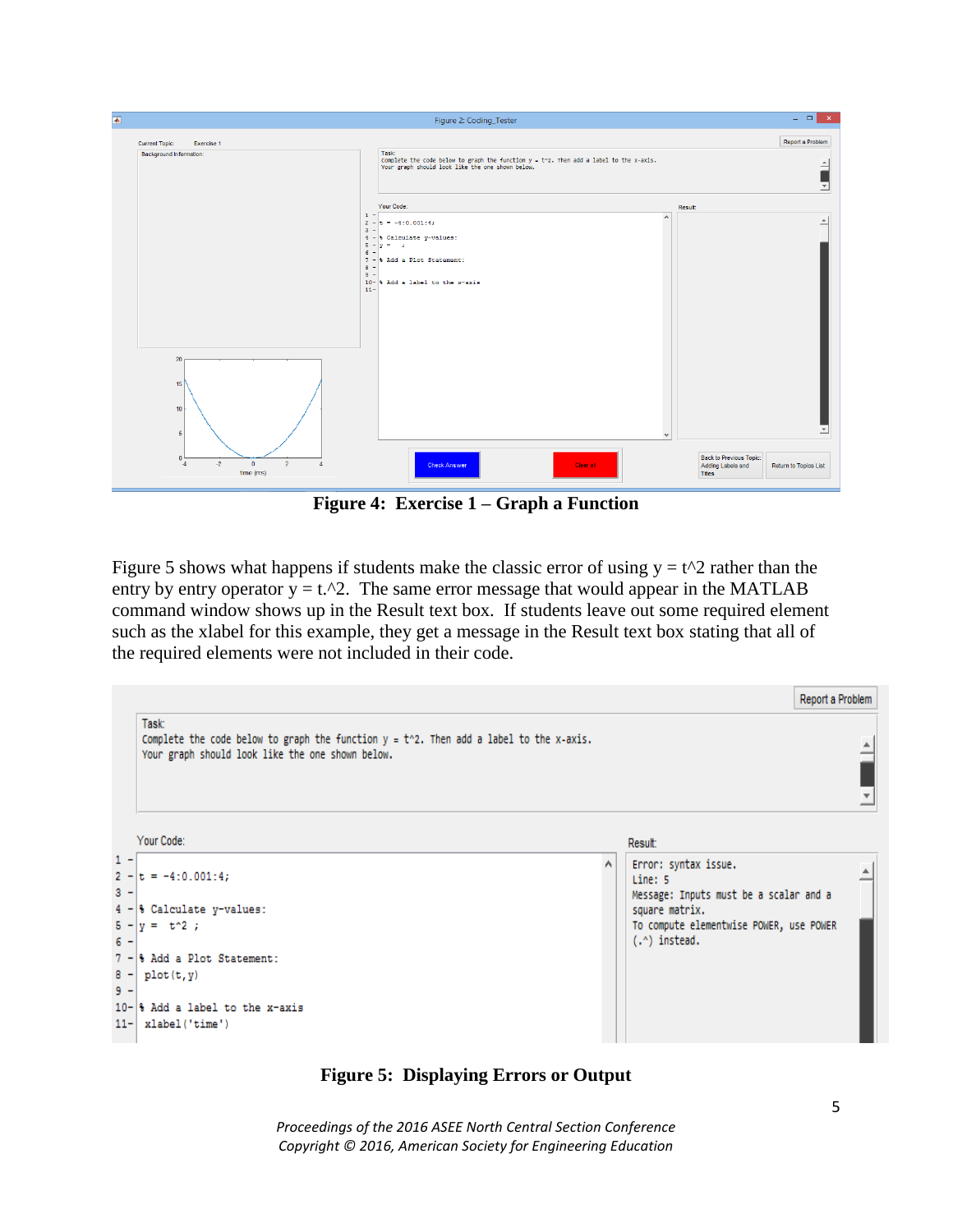After completing all of the topics, students are given the option to take a quiz to test their comprehension. This quiz is identical to the quiz at the end of the videos and does not count toward a student's grade; however, a very similar quiz is given at the start of lecture which does count. Figure 6 shows a couple of screen shots for the quiz. The quiz consists of multiple choice questions and when a student completes the quiz, he or she is given feedback on each question. The student then has the option to re-take the entire quiz, re-try the questions that were answered incorrectly, or exit out.

| $\overline{\bullet}$  | Figure 2: Quiz_Results                                             | □<br>×                                |
|-----------------------|--------------------------------------------------------------------|---------------------------------------|
|                       | <b>Quiz Results</b>                                                | Report a Problem                      |
| Score:<br>1<br>2<br>3 | 2/3<br>1<br>$\overline{2}$<br>1 Correct<br>2 Correct<br>3 Inorrect | Retake entire quiz<br>Retry incorrect |
|                       |                                                                    | Exit                                  |
|                       | Report a Problem<br>Information and Practice Quiz System           |                                       |

**Figure 6: Testing Understanding**

## **Comparison to Videos**

The EMPS requires students to read background information and look at MATLAB code to try to predict the output of that code. In addition, students are given tasks to write and then test code of their own. In the videos, students listen and observe as background information is presented and code is demonstrated. At the end of the video is a "Your Turn" section that has a series commands for students to type at the MATLAB command prompt and observe results. Students aren't given any tasks that involve writing their own code although they could certainly experiment with the provided MATLAB commands if desired. As previously mentioned, both the videos and the EMPS have the same practice quiz at the end to test comprehension of the topics.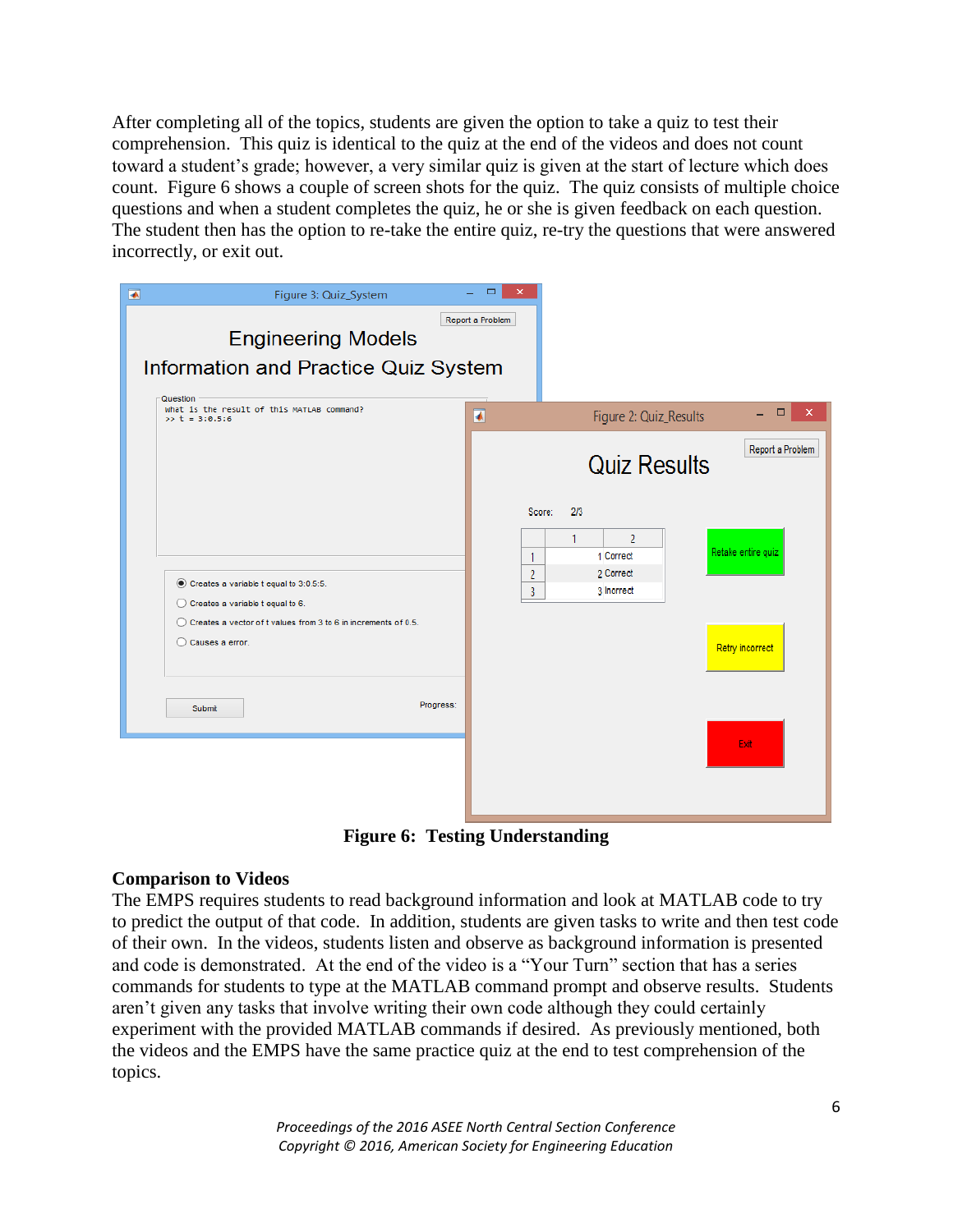## **Student Survey Results**

1040 out of 1232 students enrolled in the class during the Fall 2015 semester (84.4%) completed an end of course survey for Engineering Models I. The survey had questions specific to the videos and the EMPS. Students were asked to rank which pre-work option helped them the most (Videos, EMPS, Reference Slides, Practice Quizzes). They were also asked how often they viewed the videos or used the EMPS and were given the opportunity to make comments as well.

In 2014, 81% of the students always or often watched the videos with the other 19% either relying on reference slides, taking practice quizzes, or simply coming to lecture unprepared. In 2015, 65% of students always or often watched the videos, 16% of students always or often used the EMPS, and the remaining 19% again used reference slides, quizzes, or came unprepared.

Figure 7 shows student choices for best pre-work option overall and also broken out by gender and prior programming experience. Videos were the dominant first choice for all of the students regardless of gender or prior programming experience. The biggest users of the EMPS were students with prior programming experience followed by female students.



**Figure 7: First Choice for Best Pre-Work Option**

Students were also asked to comment on the EMPS and many students appreciated the opportunity for self-paced and hands on learning as seen from this sample of student comments:

- *I liked the hands on application of the lessons in the practice app, they prepared me much better than the videos.*
- *It walked you through the information while providing examples and practice problems. I feel that I learned more when I had the opportunity to work through the problems instead of listening to them being explained*

*Proceedings of the 2016 ASEE North Central Section Conference Copyright © 2016, American Society for Engineering Education*